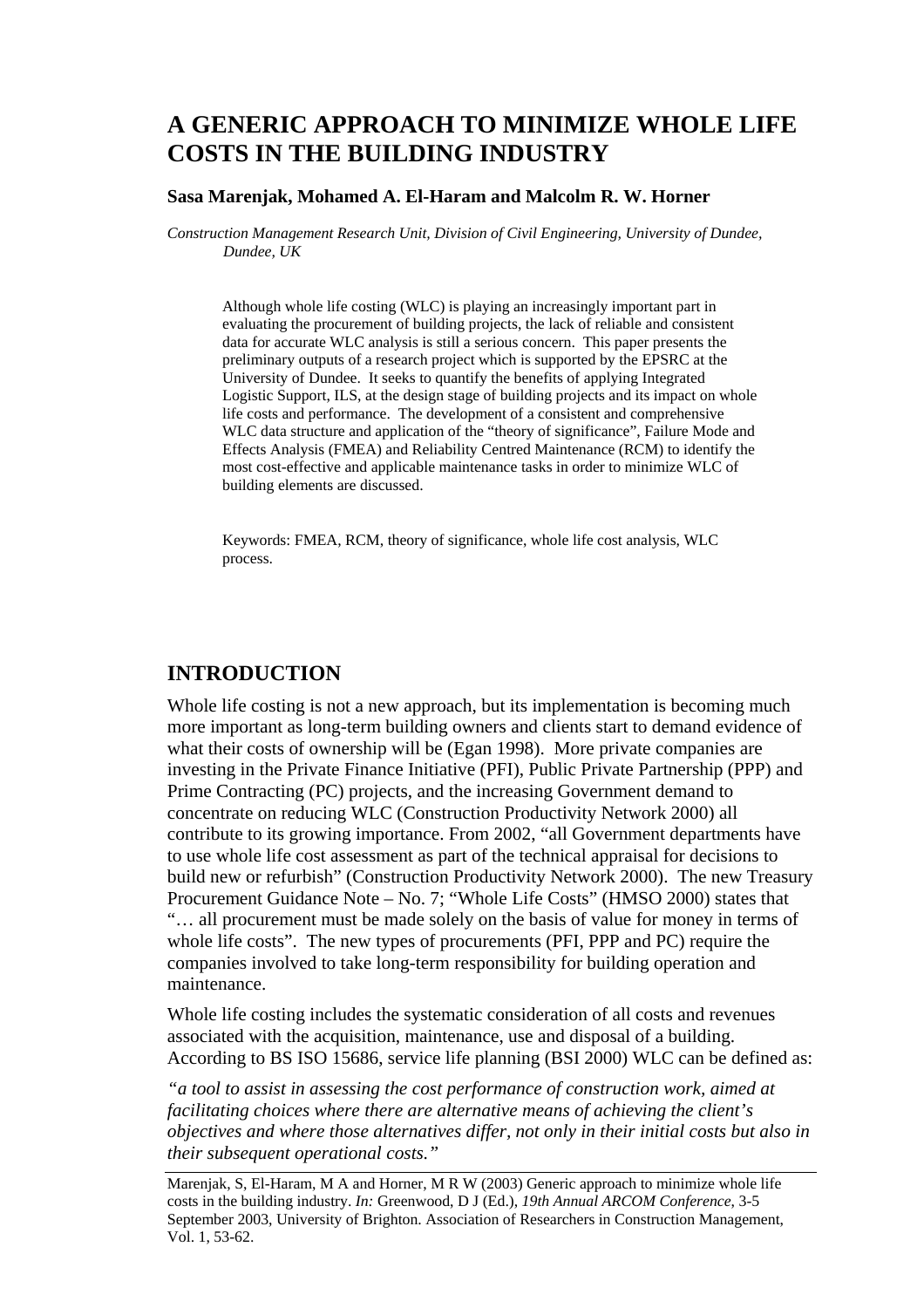Clients want the best possible value for money from their assets. One of the ways to achieve this is to reduce whole life costs. One way of reducing WLC is by implementing a systematic approach which allows the project team to trade-off between the client's requirements, operational performance and availability of the facility, capital cost and future running costs. A technique which has been successfully applied in other industries such as aviation, petrochemical and defence (Kumar *et al.* 2000) is Integrated Logistic Support (ILS). It is a structured management approach aimed at influencing the design of the facility and ensuring that all the elements of design are fully integrated to meet the client's requirements and asset's operational and performance requirements, including availability, reliability, durability, maintainability, and safety at minimum whole life cost (US DoD 1983). The principal objective of ILS is to develop a package of logistics resources that optimizes the operation, maintenance and support of the project.

In order to apply ILS techniques in the construction industry, there is a need to tailor them to its specific requirements. Recently, the Construction Management Research Unit (CMRU) at the University of Dundee has carried out research under an EPSRC programme to test the potential application of ILS techniques to develop cost-effective maintenance strategies for existing building stock (El-Haram and Horner 2002). When ILS techniques such as FMEA and RCM were tailored and applied to a sample of residential buildings in the operational phase, potential savings in maintenance costs amounting to 18.5% were identified (El-Haram and Horner 2002). However, in common with other studies (US DoD 1983), (UK DoD 1996), it was concluded that the greatest scope for savings arises when ILS is applied at the design stage so that the concept of logistics support is built into the entire process from project inception to eventual demolition.

This paper reports part of a research project carried out by the University of Dundee. The aim of the research project is to develop a generic approach to minimizing WLC in the construction industry. The purpose of this paper is to introduce the steps of WLC processes that are based on the application of the "theory of significance". FMEA and RCM at the design stage, and to demonstrate and evaluate the benefits of its application through a case study, high school.

# **WLC TOOLKIT FOR THE BUILDING INDUSTRY**

Flanagan *et al.* (1999) and El-Haram *et al.* (2002) suggested that application of WLC and ILS techniques for every project is time and resource consuming and therefore there is a need to find a way of simplifying its application. One possible solution is to apply WLC and ILS techniques only to significant elements. The WLC toolkit developed in this project involves the application of the "theory of significance" and FMEA and RCM techniques. The WLC toolkit has the following steps.

## **Identify all anticipated project phases and activities that will generate cost in the life cycle**

A typical life cycle of a building consists of three phases: capital, facility management and disposal. The capital phase includes land acquisition, design, construction and commissioning. The facilities management phase includes operation, maintenance, replacement, refurbishment and support of a building during its life. The disposal phase includes demolition and site clearance of a building.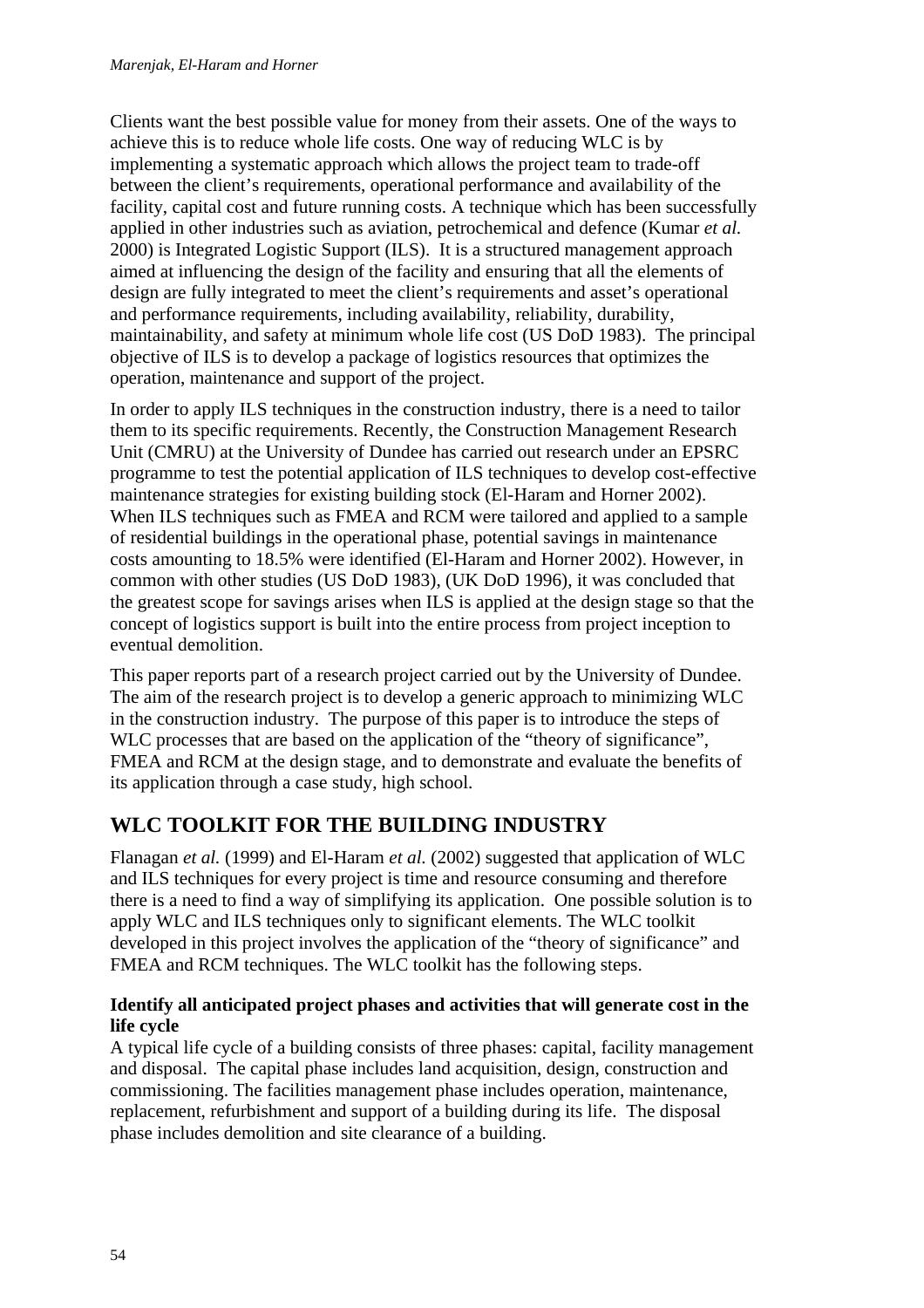#### **Create or adopt WLC data structure**

Once the WLC team has identified the anticipated project phases, the next step is to create or adopt WLC data structure. The WLC data structure, whether new or adopted, is the key to successfully implementing WLC. In collaboration with industrial partners, the CMRU at the University of Dundee has developed a framework for a WLC data breakdown structure for the building industry which has been accepted by the BS/ISO 15686, Part 5: Whole Life Costing. The WLC data structure is reported by El-Haram and Horner (2002).

#### **Identify objectives and constraints for the project**

The objectives of the project should be established through discussion between the project team stakeholders; client, designers, constructors, facilities managers, and other members of the team particularly bankers and project advisors. The relevant constraints may be budgetary (e.g. cost-target and affordability), technical, time, and quality related.

#### **Identify potential cost drivers – WLC significant elements**

The philosophy of whole life cost significance hinges on the CMRU's findings that data can be analysed most effectively and usually sufficiently accurately simply by operating on those elements whose value is grater than the mean (Al-Hajj 1991). The cost significant elements are those elements whose cost is higher than the mean. The idea of using a cost significant model is to identify a small number of building elements which represent a high proportion of total WLC. This will reduce the time and effort to estimate the project WLC by estimating the cost of only a few elements. It also focuses the attention of WLC team on the elements where a great saving can be made.

#### **Identify requirements, constraints and alternatives of WLC significant elements**

Once WLC significant elements are selected, the next step is to identify and consider all the requirements and constraints of each WLC significant element.

#### **Determine the data required to estimate each alternative option of WLC significant elements**

Reliable, consistent data and information is the key to successfully implementing WLC. In this step the WLC team establishes assumptions and determine the data and information which is needed to estimate the WLC elements of every WLC significant element. This data includes the cost of materials, manpower, equipment and/or plant that are directly required to estimate the cost of construction, maintenance, replacement and operation tasks, and other data which supports the estimation of WLC elements such as life expectancy, required level of performance, the physical characteristics of a building, etc.

## **Select method(s) for estimating costs of each alternative option of WLC significant elements**

The choice of estimating method depends on the type of each cost element (e.g. construction, replacement etc.) and the availability of data and information. The methods which can be used to estimate cost elements are operational costing or unit rate costing.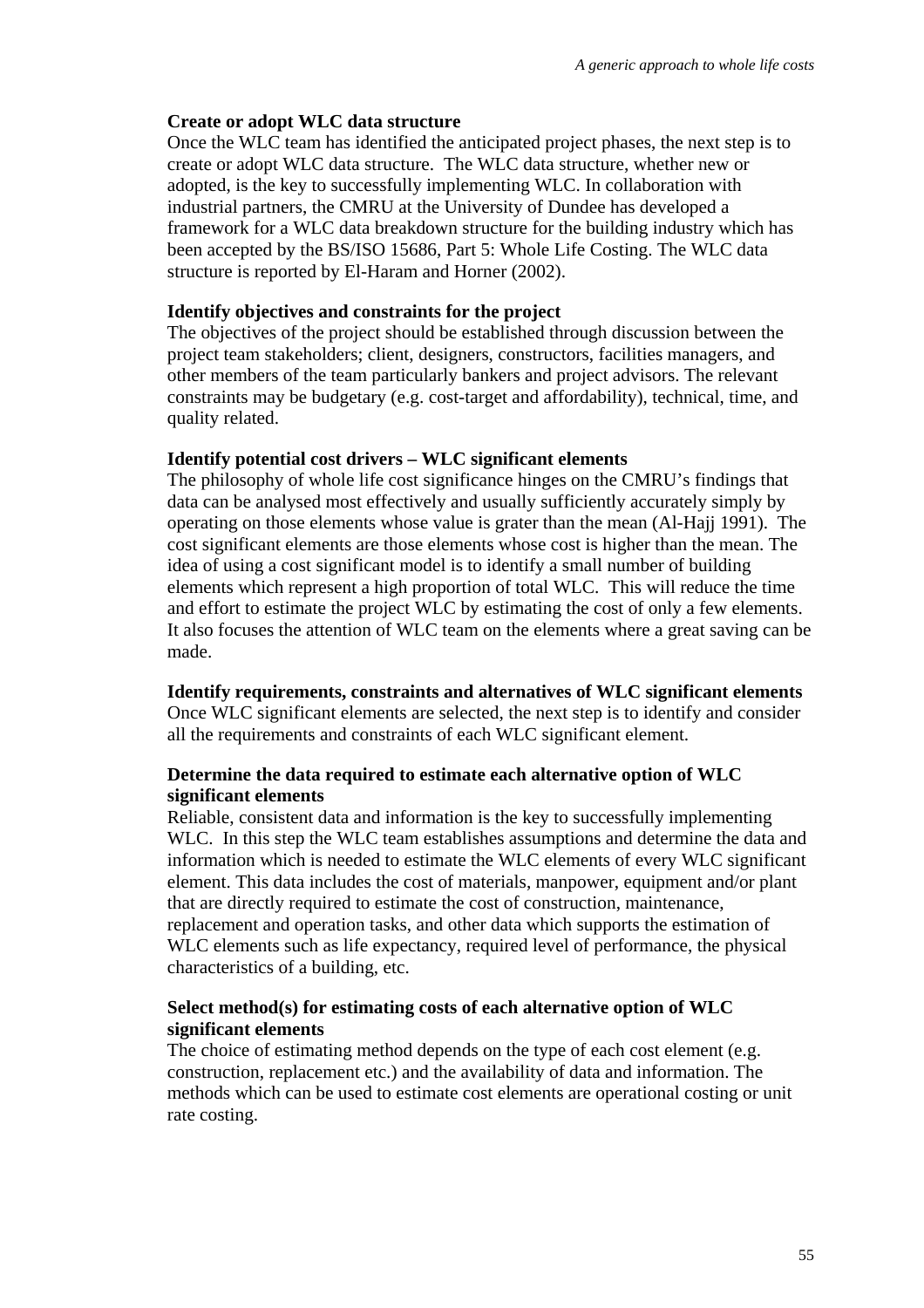## **Estimate WLC of each alternative option of WLC significant elements**

In order to estimate WLC of each alternative option, it is necessary to identify the tasks such as construction, replacement, planned preventive maintenance, reactive maintenance, inspection, operating, etc. that generate costs. A WLC toolkit has been developed by the authors, which consists of a series of spreadsheets to estimate each WLC elements including:

- a. Construction costs
- b. Maintenance and Life Cycle Replacement (LCR) costs
	- Planned preventive maintenance costs
	- Reactive maintenance costs
	- Inspection costs
	- LCR costs
- c. Operating costs

## **Compare various alternatives for each WLC significant element**

The primary aim of WLC is to evaluate and optimize WLC of the significant elements while satisfying the user and the projects requirements. This step provides an equitable comparison on a quantitative basis amongst competing designing options of WLC significant elements in order to select the lowest WLC (NPV) option.

#### **Evaluate results for uncertainty and risk**

WLC deals with the future and the future is unknown. There are many factors such as expected physical life, expected economic life, discount rate, inflation etc., to which WLC analysis is very sensitive (Flanagan *et al.* 1989, Kirk and Dell`Isola 1995, El-Haram and Horner 1998). WLC decisions therefore involve a considerable amount of uncertainty which makes it very difficult to carry out economic evaluations with a high degree of reliability. Therefore there is a need to critically review uncertainty associated with the selected discount rate, economic life and physical life. Examples of the techniques which can be used to deal with uncertainty are sensitivity analysis and probability-based techniques (Flanagan *et al.* 1987).

## **Compile WLC for the whole project**

Once the lowest WLC (NPV) alternative of WLC signification elements is selected, the next step is to estimate WLC (NPV) of the project using significance theory model (Al-Hajj 1991).

## **Report findings and conclusion**

The WLC report includes outcomes, assumptions, limitations and uncertainties for every WLC significant element used in the analysis. There are many ways in which the results of WLC analysis can be presented. The results can be presented in a variety of forms for each alternative, including cumulative WLC (NPV), cash flow of WLC (NPV), contribution of each WLC element to total WLC and/or WLC (NPV)/m2 .

# **PRACTICAL APPLICATION**

To illustrate the use of the WLC toolkit, a high school project for 1050 pupils was provided by the industrial partners. The project is a new development under PFI procurement for a 30 year concession period. WLC toolkit was implemented using the steps described in the previous section as follows.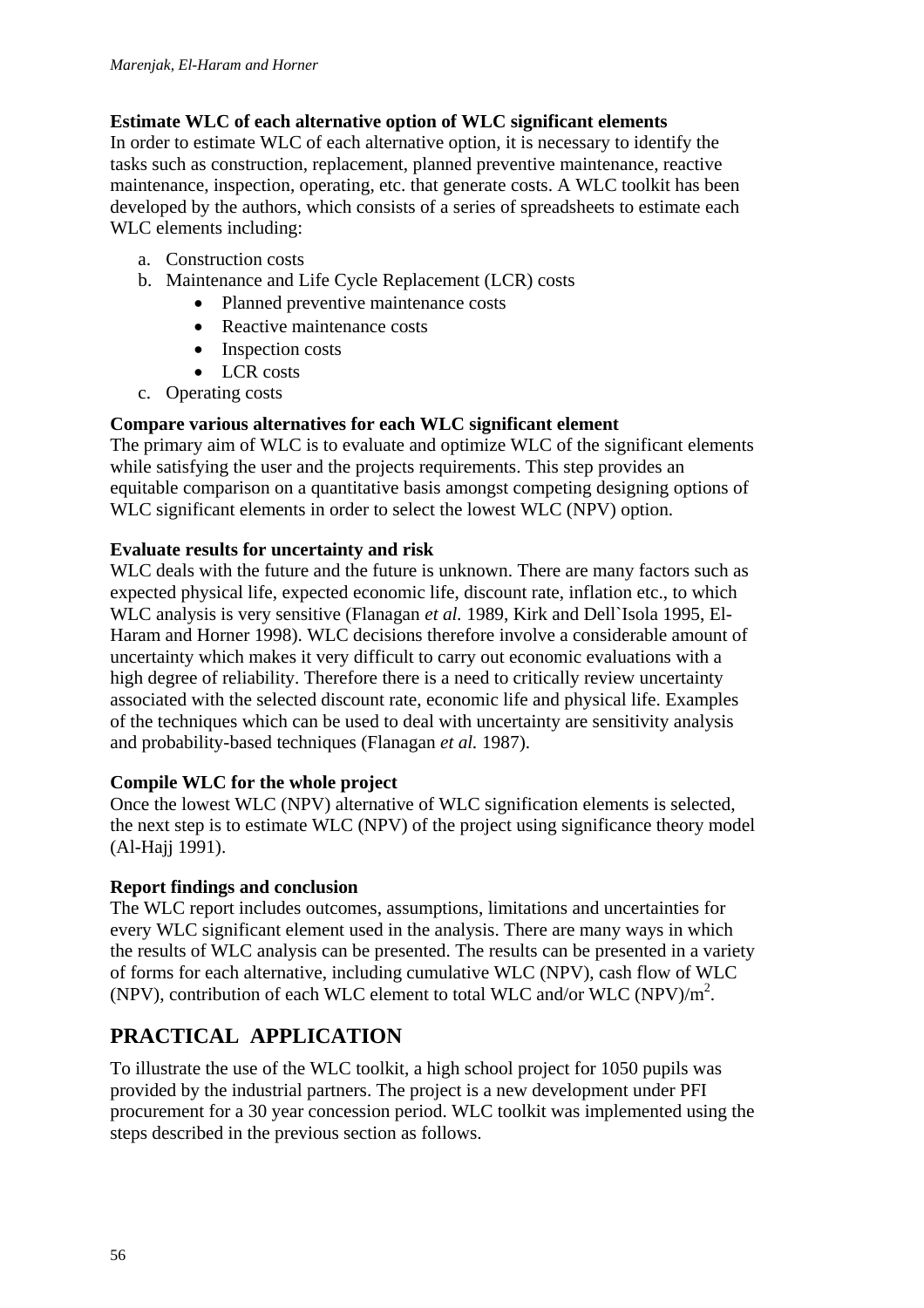## **Identify all anticipated project phases and activities that will generate cost in the life cycle**

The capital and facility management phases are considered. The disposal phase was not considered because after the end of concession period the school will be handed back to the Government.

#### **Create or adopt WLC data structure**

The WLC data structure developed by the authors during this research project was used.

## **Identify objectives and constraints for the project**

The project documents (e.g. project agreement and "Invitation to Negotiate" document) and drawings were reviewed and objectives of the project and operational scenario were identified.

## **Identify potential cost drivers – WLC significant elements**

WLC of the elements used in the original design were reviewed. In this case study, 29 building elements were identified. Cost data and estimates related to construction and replacement tasks were provided by the industrial partner. Maintenance and operating costs were not available at an elemental level, but only at the project level  $(f/m2)$ . The first step was to estimate maintenance and operating costs at the elemental level. The next step was to apply "the theory of significance" on construction, replacement, planned preventive, inspection and operating costs. The source of data used is from HAPM (1999), SPON's Price Book (2002), HMSO (1991), BMI Maintenance Price Book (2002a) and BMI (2002b).

The distribution of WLC (NPV) at 3.5% discount rate, for all building elements is shown in Figure 1. Total WLC of all building elements was equal to £ 8 269 542, with an average WLC equal to £ 285 156. This shows that 38% of all elements contribute to 82.4% of total WLC. This method might reduce effort required to estimate WLC of future similar projects by some 60%. Eleven WLC significant elements were identified, whose total costs were higher than the average WLC for all building elements. Three WLC significant elements were selected for further WLC analysis: floor finishes, wall finishes and windows. To demonstrate the practical application in this paper, the rest of the process is based on one WLC significant element, "windows".

## **Identify requirements, constraints and alternatives for each alternative option of WLC significant elements**

For each element, depending on requirements (e.g. double glazed windows), a few alternatives such as softwood high quality, aluminium and uPVC windows were selected for each functional area. There were no constraints related to windows.

## **Determine the data required to estimate each alternative option of WLC significant elements**

For example physical life expectancy and planned preventive maintenance tasks, e.g. frequency of painting, were taken from HAPM (1999), for both the original and alternative options. Data related to cleaning frequencies for each cleaning task were taken from BMI (2002b). The discount rate for this analysis was assumed to be 3.5%, as suggested by HMSO (2003).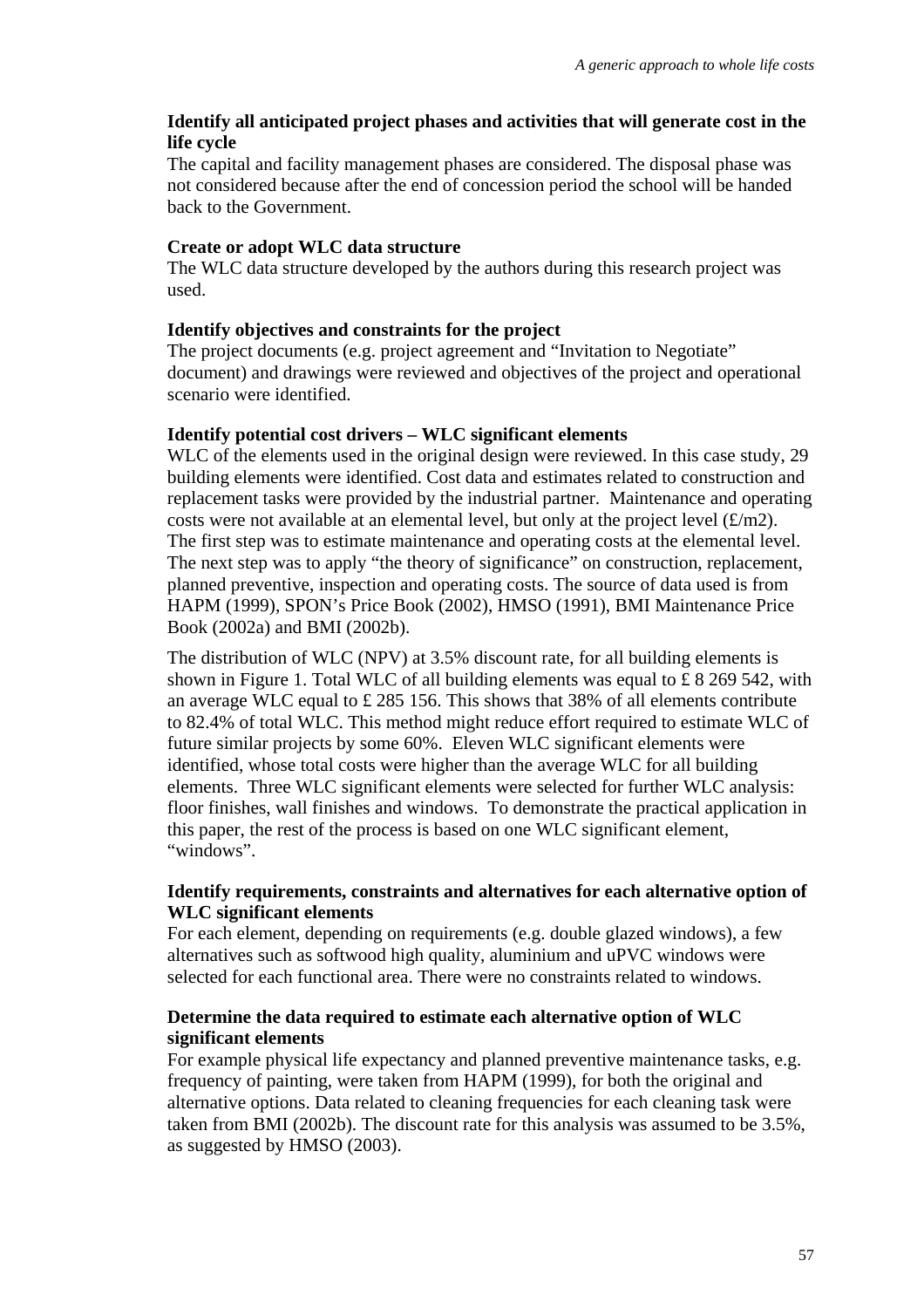

**Figure 1**: Distribution of Whole Life Costs, NPV, at 3.5%, for 30 years.

## **Select method(s) for estimating costs of each alternative option of WLC significant elements**

Both methods, operational costing and unit rate costing were used to estimate cost elements.

## **Estimate WLC for each alternative option of WLC significant elements**

#### *Construction costs*

Construction tasks were identified from the original project. Construction costs of the selected WLC significant elements and their alternatives were estimated using Spon's price book (2002).

## *Maintenance and Life Cycle Replacement costs*

To identify the maintenance tasks for each WLC significant element, FMEA and RCM were applied. Failure modes of each component of different window options (e.g. failure mode of softwood window is decay of frame surface, deformation and underlying areas are soft and break off easily) and failure causes related to each failure mode (e.g. woodworm, untreated timber etc.) were identified. Then failure effects and corrective actions needed to eliminate or reduce the occurrence of the failure modes were identified. The failure consequences for each failure mode were identified and the most appropriate maintenance task was selected.

- Planned preventive maintenance costs: Life expectancies for all alternatives were taken from HAPM (1999) and BMI (2001). For example, frequency of painting of softwood framed windows was planned every 5 years. The cost of planned preventive maintenance was based on BMI rates (2002a).
- Reactive maintenance costs: Historical data related to failure modes from which probability distributions of failure can be defined, were not available. This led to difficulty in estimating the number of reactive maintenance tasks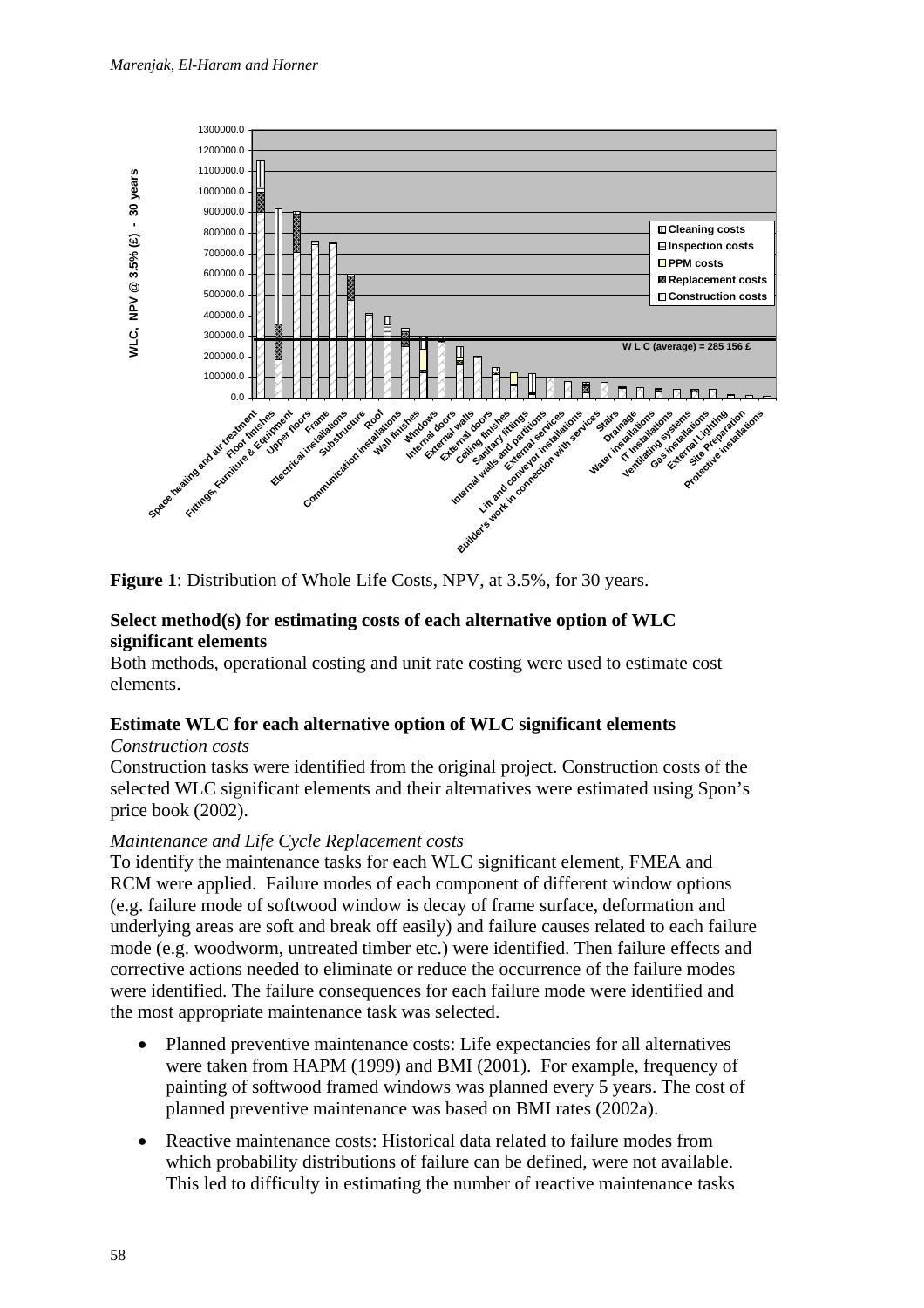for each alternative for the concession period. Therefore, an annual percentage of repair was assumed for every reactive maintenance task identified by RCM. The annual percentage of repair represents the annual probability of carrying out repairs due to the occurrence of considered failure mode. For example, for the reactive maintenance task "replace damaged area of decayed frame", an annual percentage of 2% was assumed. The reactive maintenance cost was based on BMI rates (2002a).

- Inspection costs: There were no any inspection tasks for all alternatives of windows and therefore there were no inspection costs.
- Life cycle replacement costs: For aluminum and softwood timber windows there were no LCR costs, because the life expectancy of these types of windows was longer than concession period. For uPVC windows LCR costs were estimated using the operational costing method, taking into consideration construction costs and adding costs related to removal of existing and preparation of surfaces for installation of new windows, including support costs (e.g. scaffolding).
- Operating costs: Operating costs related to windows were identified in terms of cleaning. The cleaning costs of WLC significant elements were estimated using frequencies of cleaning from BMI (2002b). Costs were estimated using operational costing method.

#### **Compare various alternatives for each WLC significant element**

Once the cost of each WLC significant element and its alternatives had been estimated, ranking was carried out based on the least expensive WLC (NPV). The ranking of window alternatives is shown in Table 1. The WLC saving between the original variant (Aluminium) and the alternative which has the lowest WLC (Softwood) is 13.4%.

| <b>THERE</b> Is reducing of which $\theta$ we determine the                                                                                                                                                                                                                                                                                                          |         |                |                             |                            |                             |                         |                            |
|----------------------------------------------------------------------------------------------------------------------------------------------------------------------------------------------------------------------------------------------------------------------------------------------------------------------------------------------------------------------|---------|----------------|-----------------------------|----------------------------|-----------------------------|-------------------------|----------------------------|
| Concession period 30 years, $d = 3.5\%$                                                                                                                                                                                                                                                                                                                              |         |                |                             |                            |                             |                         |                            |
| Alternatives of<br>Windows                                                                                                                                                                                                                                                                                                                                           | Cc(f)   | R c.<br>NPV(f) | PPM c.<br><b>NPV</b><br>(f) | RM c.<br><b>NPV</b><br>(f) | Oc.<br><b>NPV</b><br>(f(x)) | Total<br>WLC.<br>NPV(f) | Ranking of<br>alternatives |
| Softwood, high quality,<br>double glazed windows                                                                                                                                                                                                                                                                                                                     | 179,317 | $\theta$       | 26.479                      | 19.886                     | 13.480                      | 239.162                 | 1                          |
| Aluminium, double<br>glazed windows                                                                                                                                                                                                                                                                                                                                  | 246,272 | $\Omega$       | $\left($                    | 16.451                     | 13.480                      | 276,203                 | 2                          |
| uPVC, double glazed<br>windows<br>$\Omega$ . $\Omega$ , $\Omega$ is the set of $\mathbf{D}$ . $\mathbf{D}$ and $\Omega$ is the $\mathbf{D}$ $\mathbf{D}$ $\mathbf{D}$ , $\mathbf{D}$ $\mathbf{D}$ , $\mathbf{D}$ $\mathbf{D}$ , $\mathbf{D}$ $\mathbf{D}$ , $\mathbf{D}$ , $\mathbf{D}$ , $\mathbf{D}$ , $\mathbf{D}$ , $\mathbf{D}$ , $\mathbf{D}$ , $\mathbf{D}$ , | 169,312 | 100.301        | $\theta$                    | 16.451                     | 57.393                      | 343.458                 | 3                          |

**Table 1**: Ranking of window's alternatives.

 $Cc =$  Construction costs,  $Rc =$  Replacement costs, PPMc = Planned preventive Maintenance costs,  $RMC =$  Reactive Maintenance costs,  $Oc =$  Operating (cleaning) costs,

#### **Evaluate results for uncertainty and risks**

A sensitivity analysis for discount rates (e.g. 3.5% and 6%), economic life (e.g. 25 and 30 years) and various physical life expectancies (e.g. from HAPM, BMI and industrial partners) was carried out. For example the changes in discount rate from 3.5% to 6% showed no sensitivity in selection of alternatives related to different types of windows. The variation between the lowest WLC option (e.g. £239 162 for softwood windows) and the most expensive WLC option (e.g. £343 458 for uPVC windows), is 30.3%, at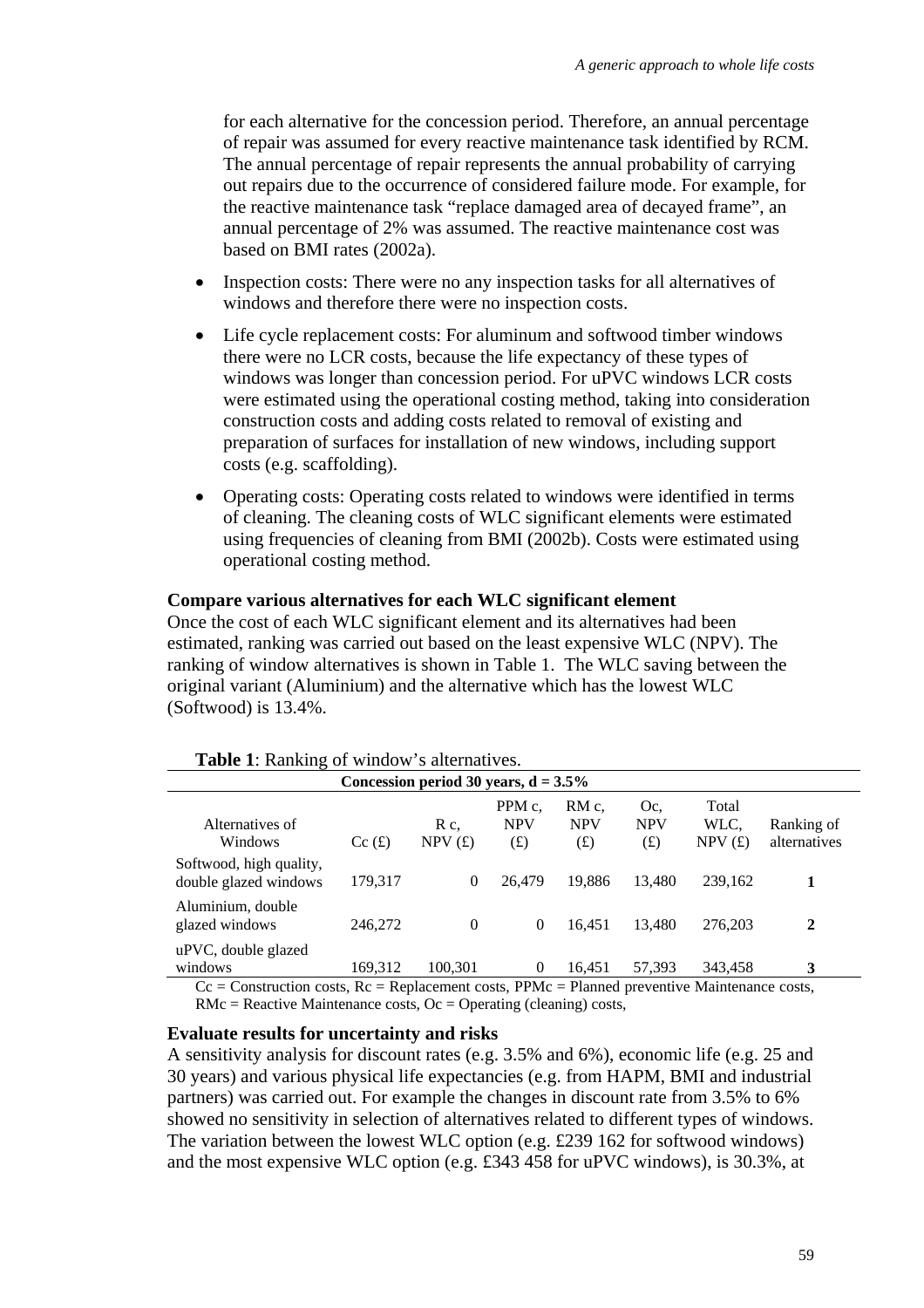a 3.5% discount rate and 28.3% at a 6% rate. Figure 2. shows the cumulative WLC (NPV) at 3.5% for different alternatives.



Figure 2. Whole life costs (discounted at 3.5%) for windows

## **WLC for the whole project was compiled in the form of NPV**

Due to the unavailability of data related to costs which were not related to the building's physical elements (e.g. management and overheads costs, costs of utilities etc.), in this case study, only costs related to the building's physical elements were considered. The WLC of three selected significant elements (floor finishes, wall finishes and windows), based on lowest WLC (NPV) were added to the original WLC of other elements, in order to get a sum of all WLC elements, equal to £8 093 878. The total WLC (NPV) of the original design alternatives was  $\pounds 8$  269 542. The total WLC (NPV) saving is 2.1%.

#### **Findings were reported**

The WLC analysis of different types of double glazed windows (Softwood high quality, Aluminum and uPVC) shows that the NPV at a discount rate of 3.5% for 30 years can vary between the lowest WLC option and the most expensive WLC option by about 30%. Variation in the discount rate from 3.5% to 6% showed no sensitivity to the selection of alternatives related to different types of windows. Figure 3. shows the contribution of costs in total WLC (NPV), for 30 years.



**Figure 3**: Contribution of costs in total WLC (NPV) at 3.5%, 30 years, for different alternative of windows.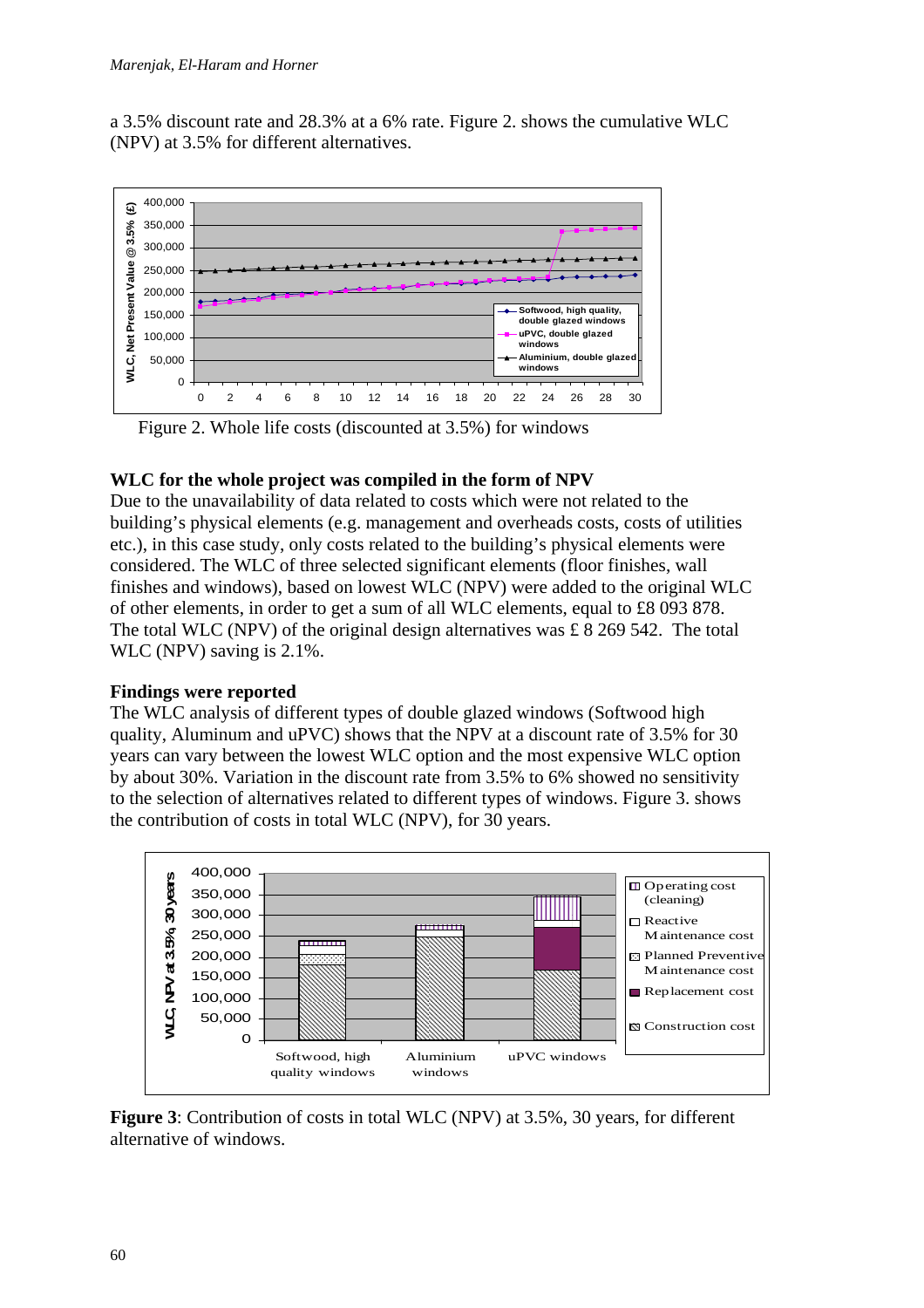# **CONCLUSION**

The developed WLC toolkit has been applied to a practical example. The identification of WLC significant elements is based on "the theory of significance". This "theory" is a powerful tool for defining the WLC significant elements, for each building type. This will help to reduce the collection of data needed for detailed WLC analysis. For example, in high school used in this analysis, 38% of all elements contribute to 82.4% of total WLC.

The selection of planned preventive and reactive maintenance tasks were based on the application of FMEA and RCM. The WLC toolkit has been implemented on three selected WLC significant elements including windows, floor finishes and wall finishes, generating a saving at project level of 2.1%.

The WLC toolkit might integrate the use and sharing of data related to project design, construction, operation and maintenance costs and it might encourage closer working relationship between members of the construction industry supply chain to make the best decisions from the WLC point of view. The WLC toolkit could be used for analysis and reduction of WLC in early design stages (e.g. scheme design). Further analysis on different types of buildings will be carried out in order to check the consistency of occurrence of WLC significant elements. If such a consistency is found, the effort required to estimate WLC can be reduced by some 60%.

## **ACKNOWLEDGEMENTS**

The financial support of the Engineering and Physical Sciences Research Council is gratefully acknowledged. The authors are grateful to the Industrial Partners for their time and their input to the development of the data structure.

# **REFERENCES**

- Al-Hajj A. (1991) *Simple cost-significant models for total life-cycle costing in buildings*. PhD thesis, Department of Civil Engineering, the University of Dundee.
- BMI (2001) *Life expectancy of Building Components; A practical quide*. London: Building Cost Information Service Ltd.
- BMI (2002a) *BMI Building Maintenance Price Book 2002*. London: Building Maintenance Information.
- BMI (2002b) *Occupancy Costs of Communal Residential Premises*. London: Building Maintenance Information.
- BSI (2000) *BS/ISO Standard 15686, "Buildings and constructed assets Service life planing", Part 1; General Principles,* British Standards Institution/The International Organization for Standardization*.*
- Construction Productivity Network (2000) "*Whole Life Costing The New BS/ISO*
- *Standard*", Report of a Joint Workshop with the Housing Forum, Bristol: CPN.
- El-Haram, M and Horner, M (1998) Factors affecting Life Cycle Cost in the Construction Industry. *Proc. of the 8th International Logistics Symposium*, Exeter. UK.
- El-Haram, M A, Marenjak, S, and Horner, RMW (2002) Development of a Generic Framework for Collecting Whole Life Cost Data for the Building Industry. *Journal of Quality in Maintenance Engineering*, MCB University Press, **8**(2), 144-152.